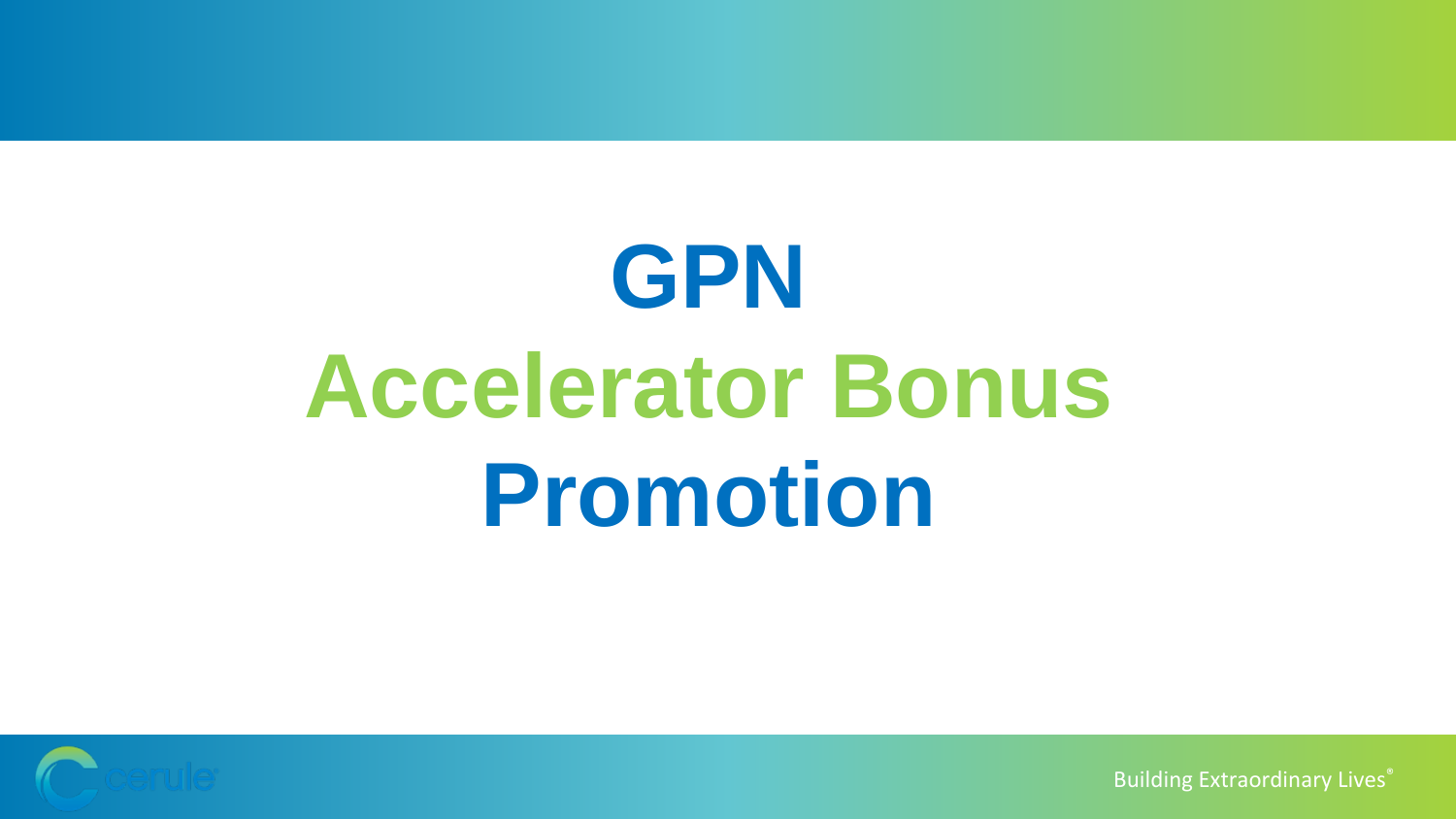## RAR Matching Bonus



| <b>RANK</b>                 | <b>GROUP</b><br><b>VOLUME</b><br>[GQV] | <b>STANDARD</b><br><b>RANK</b><br><b>REWARDS</b> | <b>FAST TRACK</b><br><b>RANK REWARDS</b> | <b>MATCH</b><br>% | <b>BONUS</b>    |
|-----------------------------|----------------------------------------|--------------------------------------------------|------------------------------------------|-------------------|-----------------|
| 1K  <br>$\mathbf{c}^{\top}$ | 1,000                                  | \$50                                             | \$100                                    | 20%               | $$10 - $20$     |
| $rac{3K}{c}$                | 3,000                                  | \$100                                            | \$300                                    | 50%               | $$50 - $150$    |
| $rac{7.5K}{C}$              | 7,500                                  | \$300                                            | \$750                                    | 50%               | $$150 - $375$   |
| 15K<br>C                    | 15,000                                 | \$500                                            | \$1,500                                  | 50%               | $$250 - $750$   |
| $rac{25K}{C}$               | 25,000                                 | \$750                                            | \$2,500                                  | 50%               | $$375 - $1,250$ |
| SOK<br>C                    | 50,000                                 | \$1,000                                          | \$5,000                                  | 50%               | $$500 - $2,500$ |
|                             |                                        |                                                  |                                          |                   |                 |



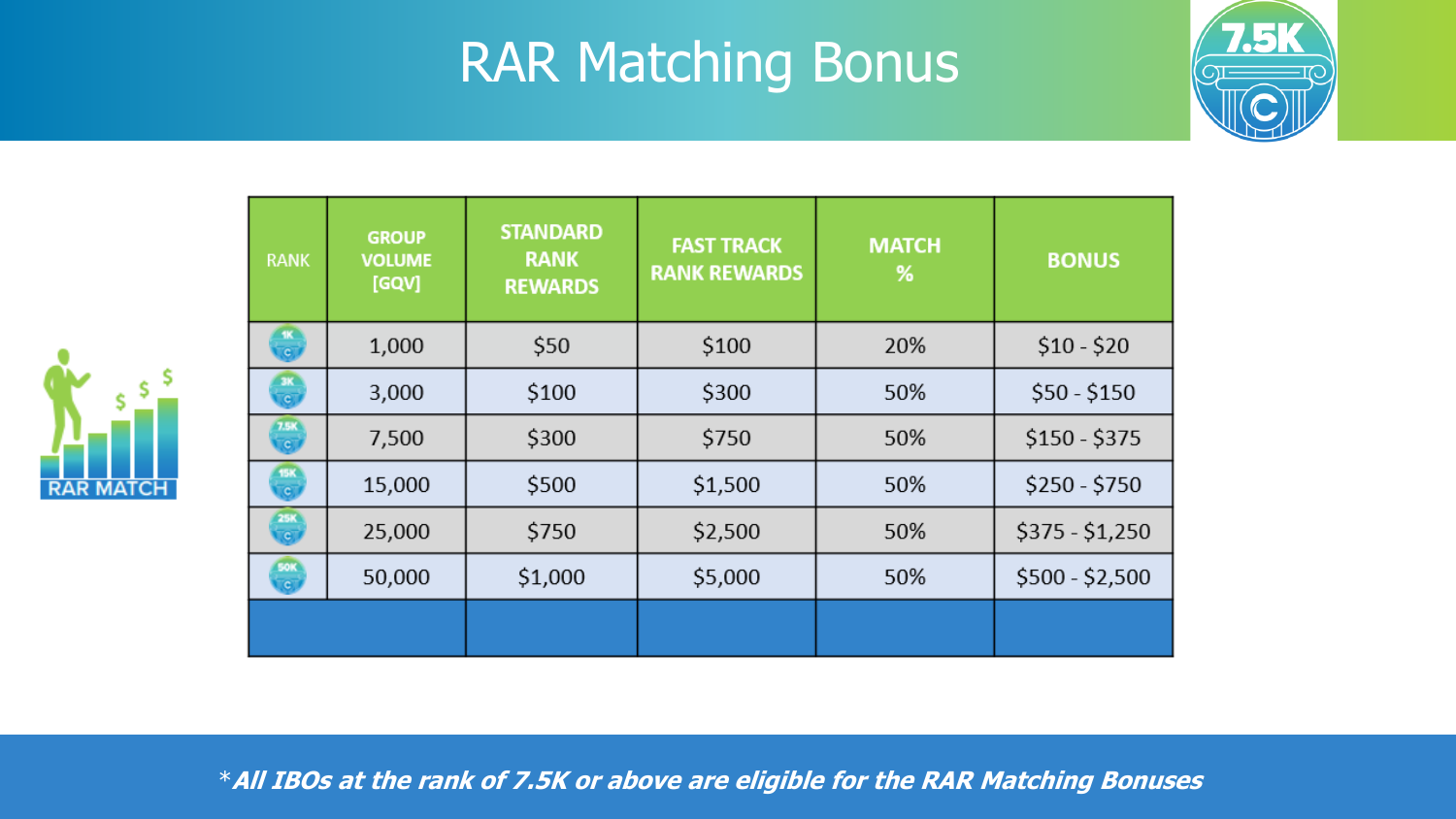

## FastStart PRACTITIONERS Pack





#### 30 Bottle Pack

- Free Shipping
- Access to The Bonus Product Page
- Waive Your \$25.00 Enrollment Fee
- Grandfathered Rank: 25k / 90 Days (For Monthly Commissions Calculation)

Building Extraordinary Lives<sup>®</sup>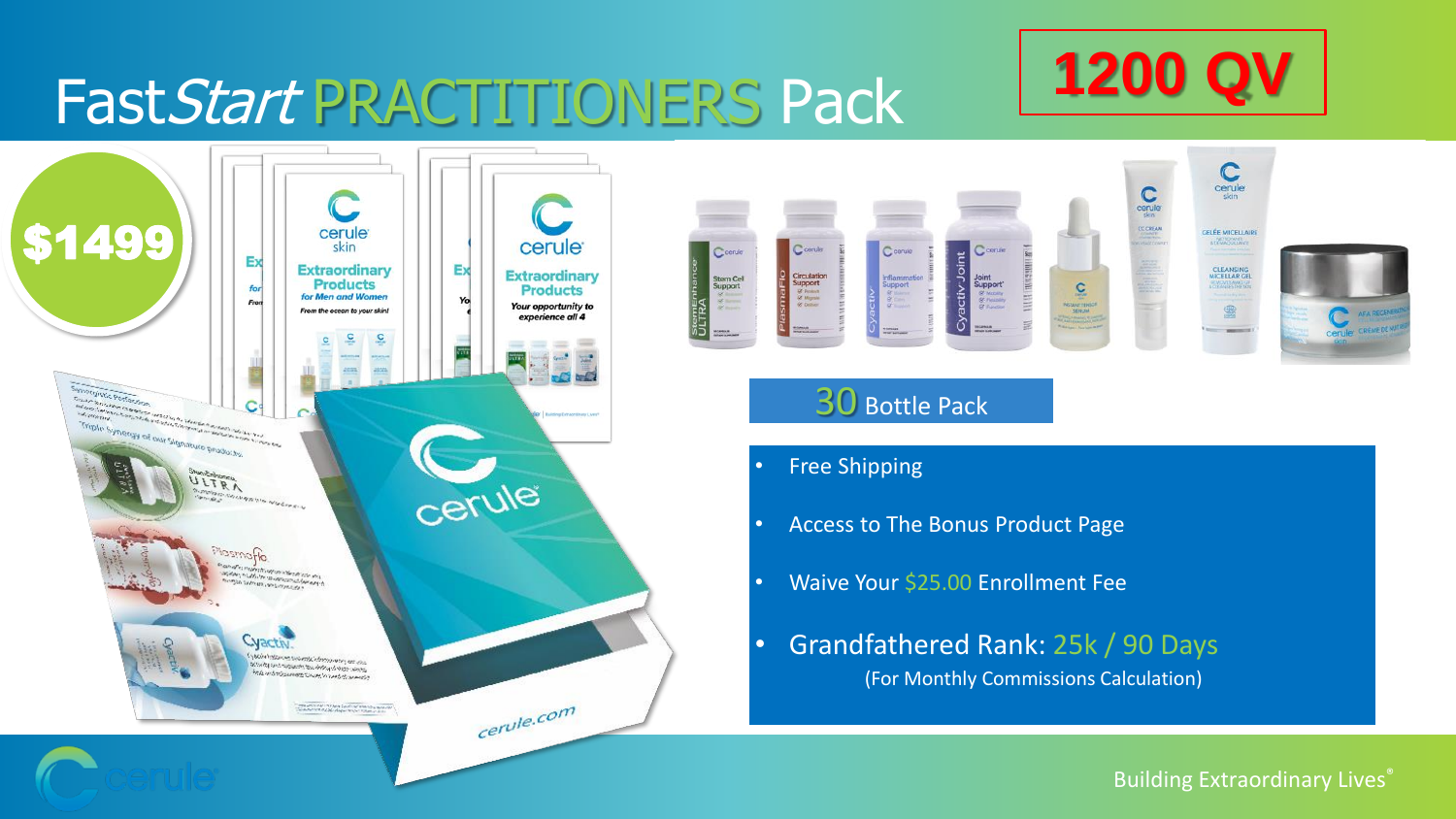## Fast Road to 7.5K – Enroll Practitioners





Building Extraordinary Lives®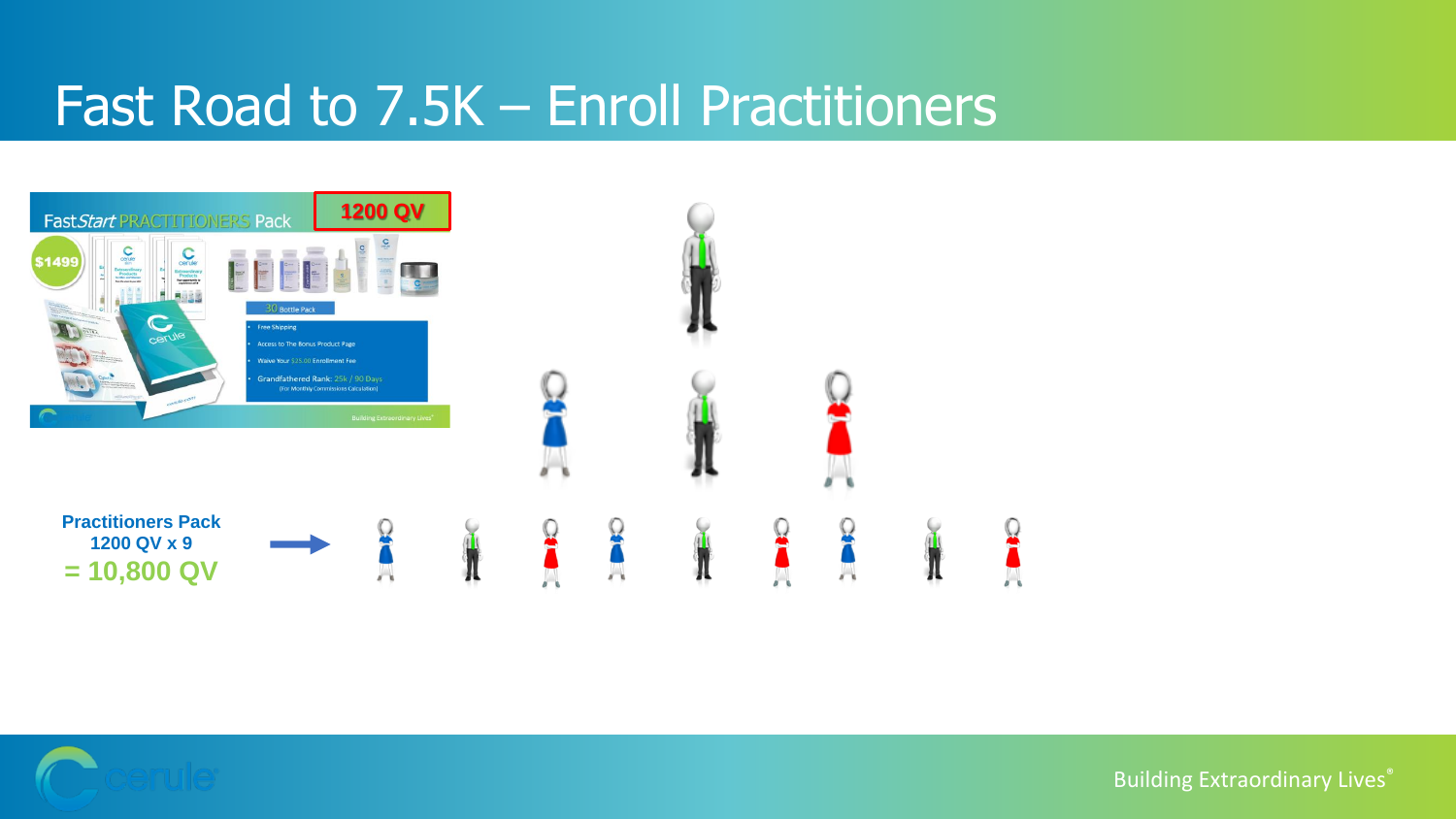

**How do we incentivize more prospects to start at the Practitioners Pack Level?**

# **GPN Accelerator Bonus**

Building Extraordinary Lives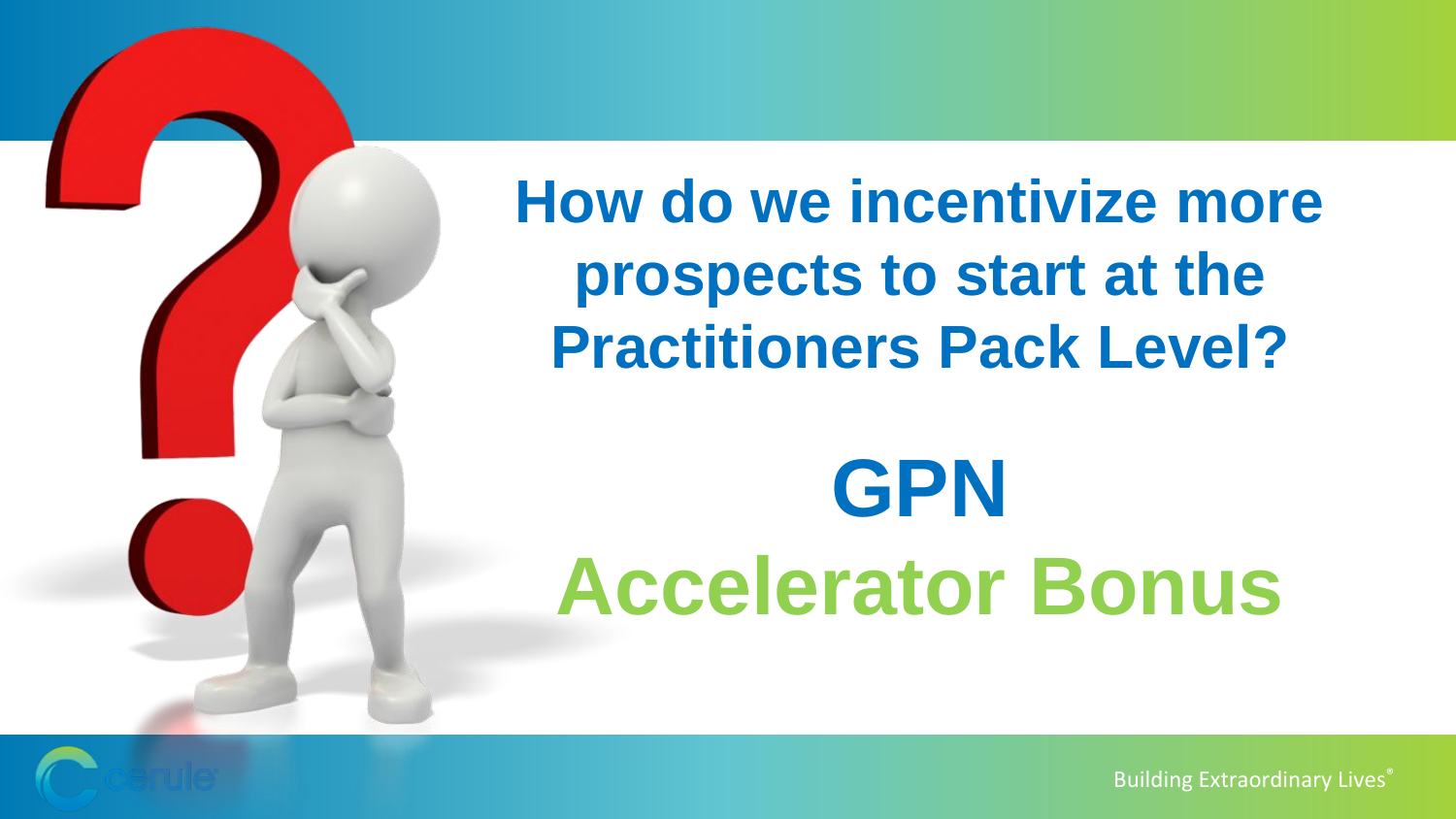## GPN Accelerator Bonus

### **Feb. 28th – April 30th**

**Any NEW IBO joining the GPN team at the Practitioners Pack Level will be eligible for 2 Special Monthly Bonus payments**

> **\$250 Paid w/ the 1st Monthly Commission Cycle \$150** Paid w/ the 2<sup>nd</sup> Monthly Commission Cycle

**To Qualify for these payments, the New Practitioner must maintain a minimum of a** *3-Bottle Wellness Pack*  **on** *Autoship* **for both months.**

**These bonuses will be paid IN ADDITION to all other bonuses and benefits at the Practitioners Pack level**

**This bonus will be IN ADDITION to the Cerule Power Boost Bonus that expires on April 30th**



*All bonuses above are expressed as US dollars*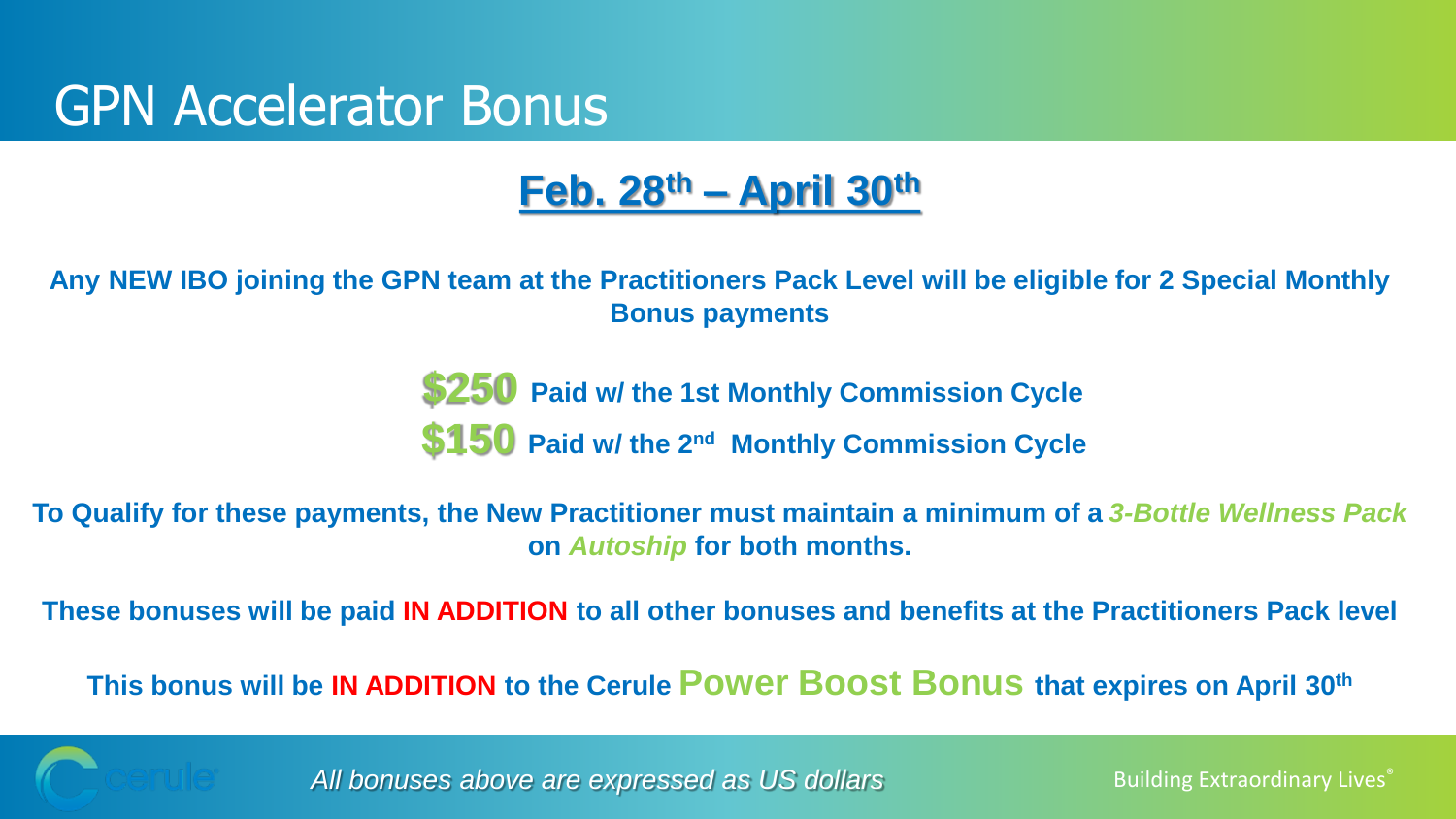## GPN Accelerator Bonus -- continued

### **Feb. 28th – April 30th**

**To help facilitate these additional bonuses being paid during the promotion, the enrollment bonus paid to the IBO that personally enrolls the new Practitioner will be:**

## **\$250**

#### **If the enroller is also at the Practitioners Level, the Power Boost Bonus will be paid IN ADDITION to this amount!!**



*All bonuses above are expressed as US dollars*

Building Extraordinary Lives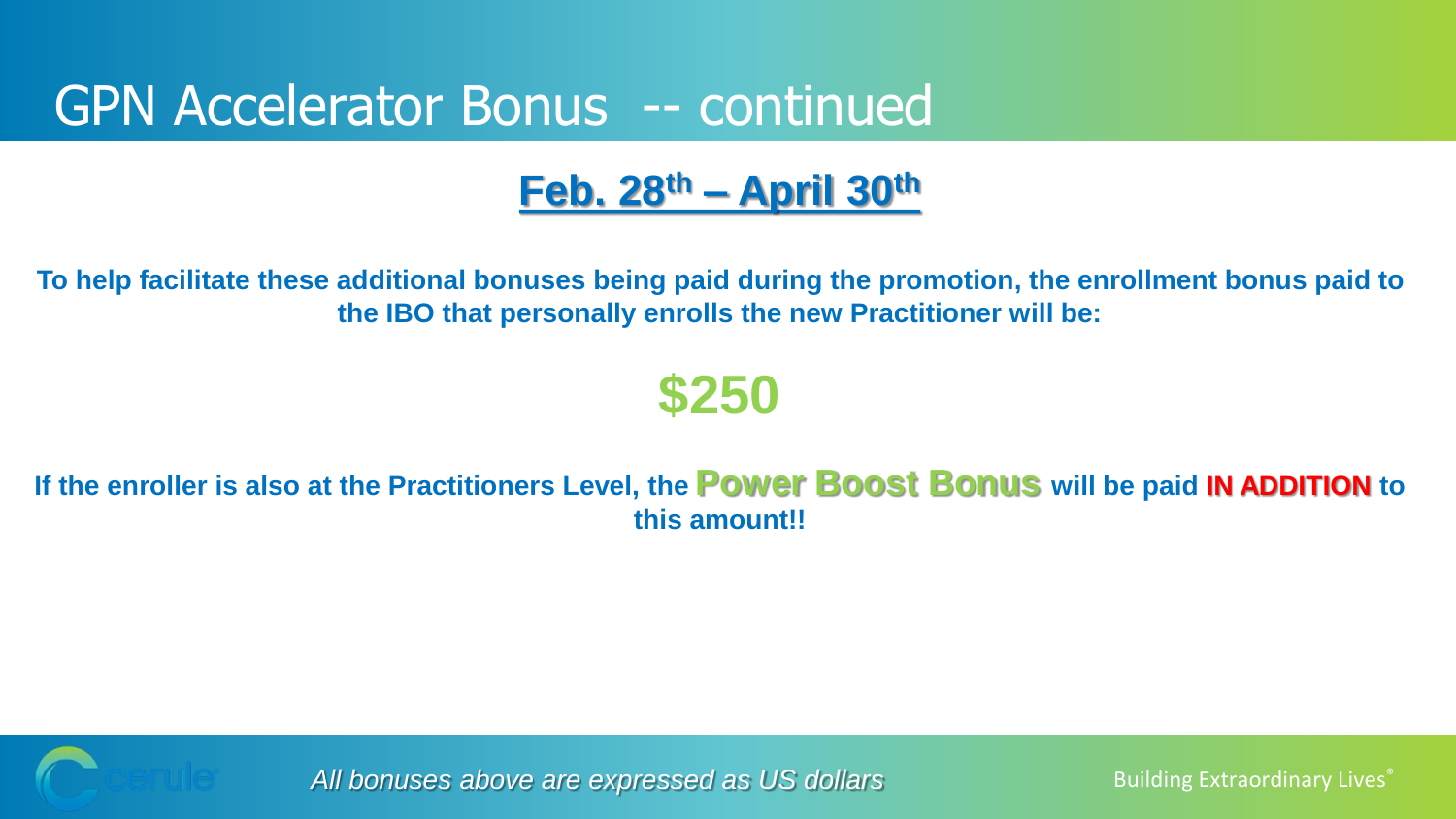



#### **Feb 1 – April 30**

**All New Practitioners will earn an additional 20%** *Power Boost Bonus* **on ALL PERSONAL ENROLLMENTS For their first 90 days!!**